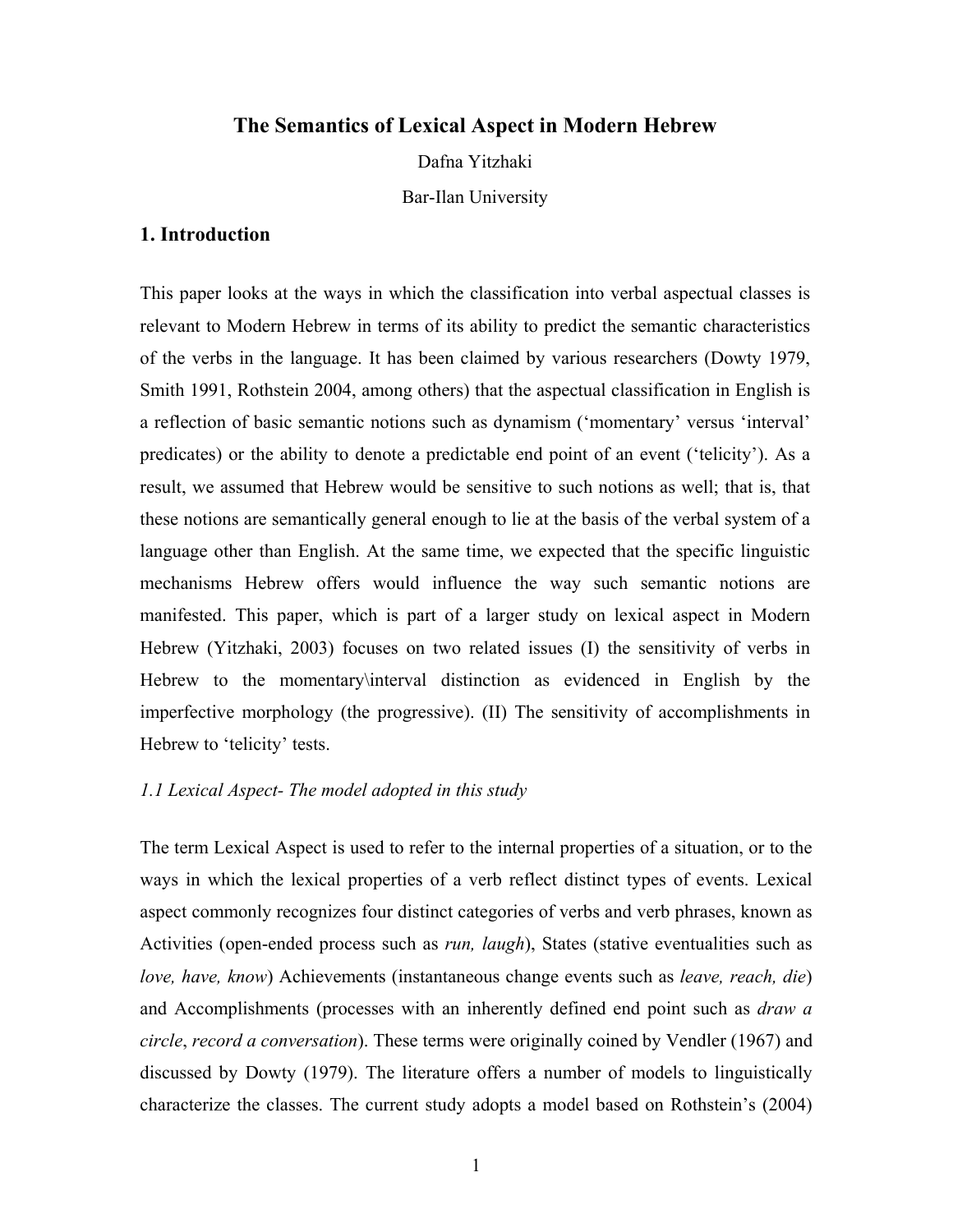which predicts the four classes based on two features: telicity and momentary/interval<sup>1</sup>. The notion of *telicity* (See for example, Krifka, 1998) predicts whether an event has a 'goal' which is intrinsic to the event directing it to a natural ending point, a point which results in a change of state. Achievements and accomplishments are telic events, and therefore naturally appear with time phrases denoting the meaning of an end point such as '*in x time*' and are less natural with time phrases denoting the meaning of 'how long' such as '*for x time*'. Activities and states are atelic events, meaning they do not denote a goal leading to an end point and therefore behave in the opposite way with these time phrases.

The distinction between *momentary* and *interval* events divides the classes differently: events which can be evaluated at a specific moment in time and events which can be evaluated at a larger 'portion' of time Dowty (1979) calls an interval. Activities and accomplishments can be judged true only when observing a 'long enough' portion of the event and thus are considered interval predicates. The notion of 'interval' is not relevant for states and achievements for two different conceptual reasons. A state such as '*believe in God*' can indeed be understood as something that takes place over a long period of time. However, if this is true over that period it is also true at any moment of that period. Thus we only need a single moment or an instant of that event in order to determine its validity. An achievement such as '*open the door*' is also momentary but that is due to the fact that this type of events are too short to be evaluated over a long period as they are over as soon as they have begun. The test in English which reflects this observation very clearly is the behavior of the different verb classes in the *progressive*. Activities and accomplishments occur very naturally in the progressive while states and achievements do not. The feature model can be summarized as follows:

| <b>States</b>   | $[-\text{telic}, -\text{interval}]$ |
|-----------------|-------------------------------------|
| Activities      | $[-\text{telic}, +\text{interval}]$ |
| Achievements    | $[+telic, - interval]$              |
| Accomplishments | $[+telic, +interval]$               |

<sup>&</sup>lt;sup>1</sup> Rothstein names the momentary/interval distinction '*stages*' (following Landman's 1992 terminology)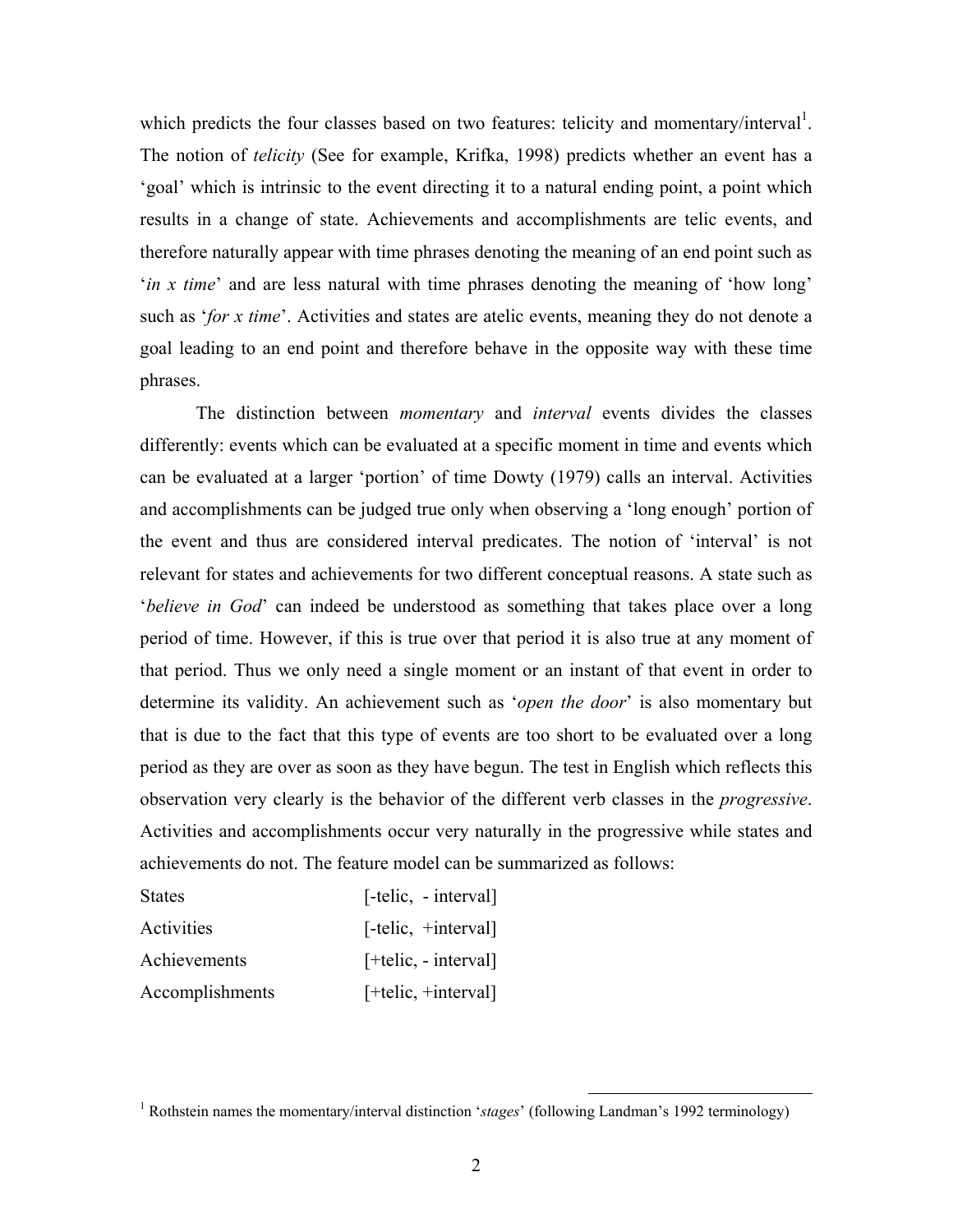|                 | Interval | Telic |
|-----------------|----------|-------|
| <b>States</b>   |          |       |
| Activities      |          |       |
| Achievements    |          |       |
| Accomplishments |          |       |

# **2. The sensitivity of verbs in Hebrew to the momentary\interval distinction**

### *2.1 The problem*

As was stated above, the ability of a verb in English to appear in the progressive distinguishes between momentary and interval verb classes: activities and accomplishments (1a), which are interval predicates, are acceptable in the progressive while states and achievements (1b) which denote momentary predicates are usually not:

- (1) a. He was pushing a cart  $\vert$  writing an article
	- b. \*He was loving \\*noticing her

Since Hebrew does not mark imperfectiveness morphologically, it seemed at first that this distinction is irrelevant, that is, that grammatical operations in Hebrew are not sensitive to the momentary\interval property of a verb. As there is no progressive operator in Hebrew, the four classes cannot be distinguished:

(2) *hu mašax et ha-agala \ katav et ha-mamar \ ahav ota \ hevxin ba* 'He pushed the cart  $\vert$  wrote the article  $\vert$  loved her  $\vert$  noticed her'

However, we show that although there is not a 'morphological progressive' in Hebrew, there are constructions which convey an 'imperfective meaning'. These constructions are *beod-o* 'while-he' and *Inflected Infinitivals* and they distinguish between momentary and interval predicates in Hebrew.

- *2.2 The proposed solution two 'imperfective constructions'*
- *2.2.1 'Imperfective construction' (1) Beod-o (while-he)*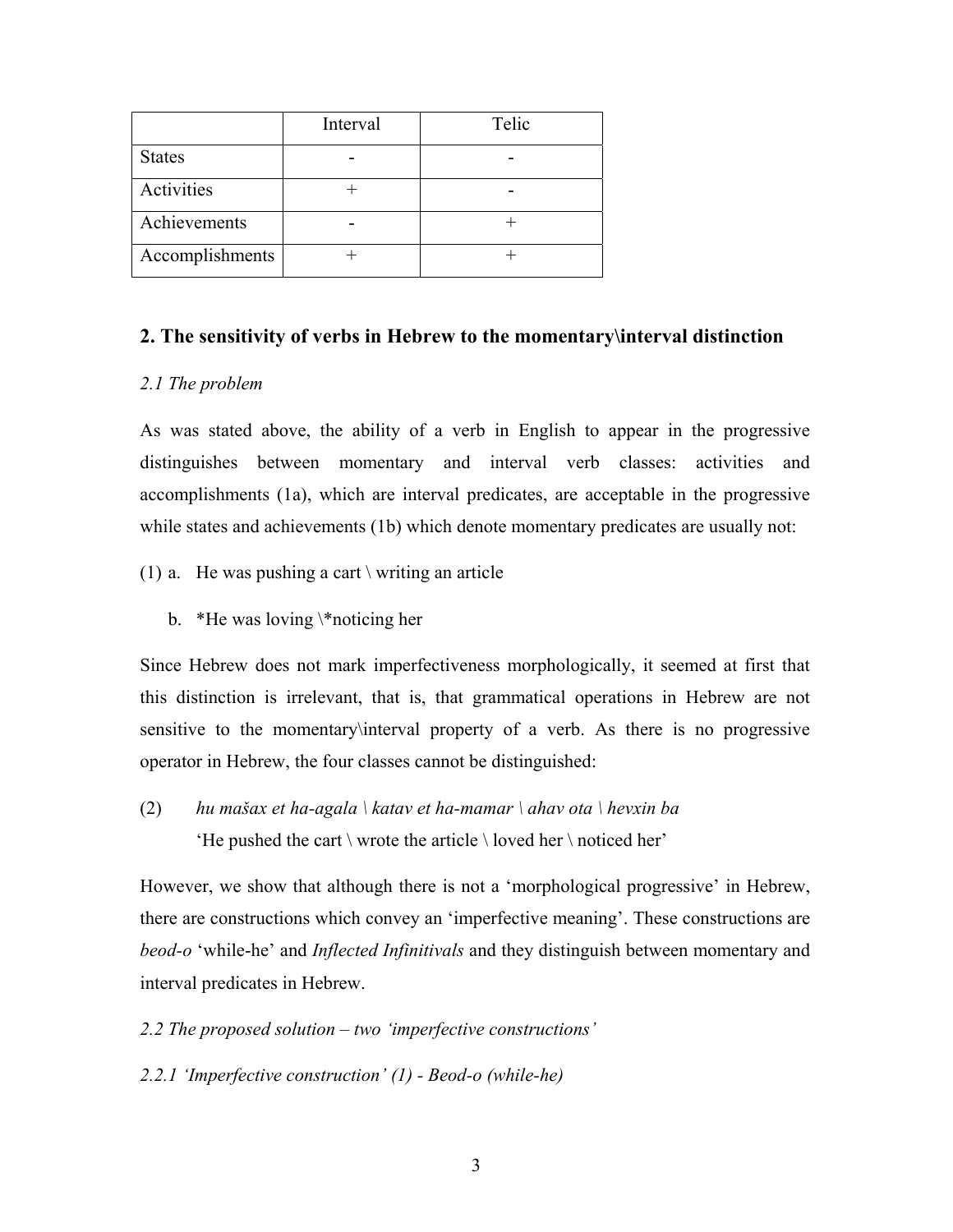(3) *Beod-o ya*š*en cilcel ha-telefon*  While-he sleeps rang the phone 'The phone rang while he was sleeping'

This structure is the inflected form of the preposition *beod* 'while'. It has the following properties:

- It is inflected for 3 elements:
	- o Gender: *beod-o* 'while-he' as oppose to *beod-a* 'while-she'
	- o Number: *beod-o* 'while-he' as oppose to *beod-am* 'while-they'
	- $\circ$  Person: *beod-o* (3<sup>rd</sup> person) as oppose to *beod-i* (1<sup>st</sup> person)
- The verb it combines with to create the prepositional phrase\time adjunct is in the present tense only:
- (4) *Be-oda yo*š*evet* (present tense)\ \**be-oda ya*š*va* (past tense) While-she sits  $\hbar$  \while-she sat

As was shown, *beod-o* 'while he' is attached to a verb to create a temporal adjunct denoting an ongoing action\situation. We claim that when this adjunct is used, the verb in the main clause denotes an event which 'locates'\ 'interrupts' a moment within the interval the *beod-o* adjunct is true of. For instance, the ringing of the phone in example (3) interrupts the sleeping event while it was going on. The event in the main clause *cilcel* 'ring' denotes a specific moment in time within the interval of *ya*š*en* 'sleeps'. In this way we predict that only interval predicates will be acceptable in this construction since they allow an event (denoted by the verb in main clause) to be located while they take place. Momentary events, is predicted, will not be acceptable in this construction since although they too may go on for a period of time, it would be 'irrelevant' to locate an event when they take place as all points in time are identical.

- (5) a. *beodo mošex et ha-agala ha-telefon cilcel* (interval predicate –activity) 'while he was pushing the cart the phone rang'
	- b. *beodo kotev et ha-mamar ha-telefon cilcel* (interval predicate –accomplishment) 'while he was writing the article the phone rang'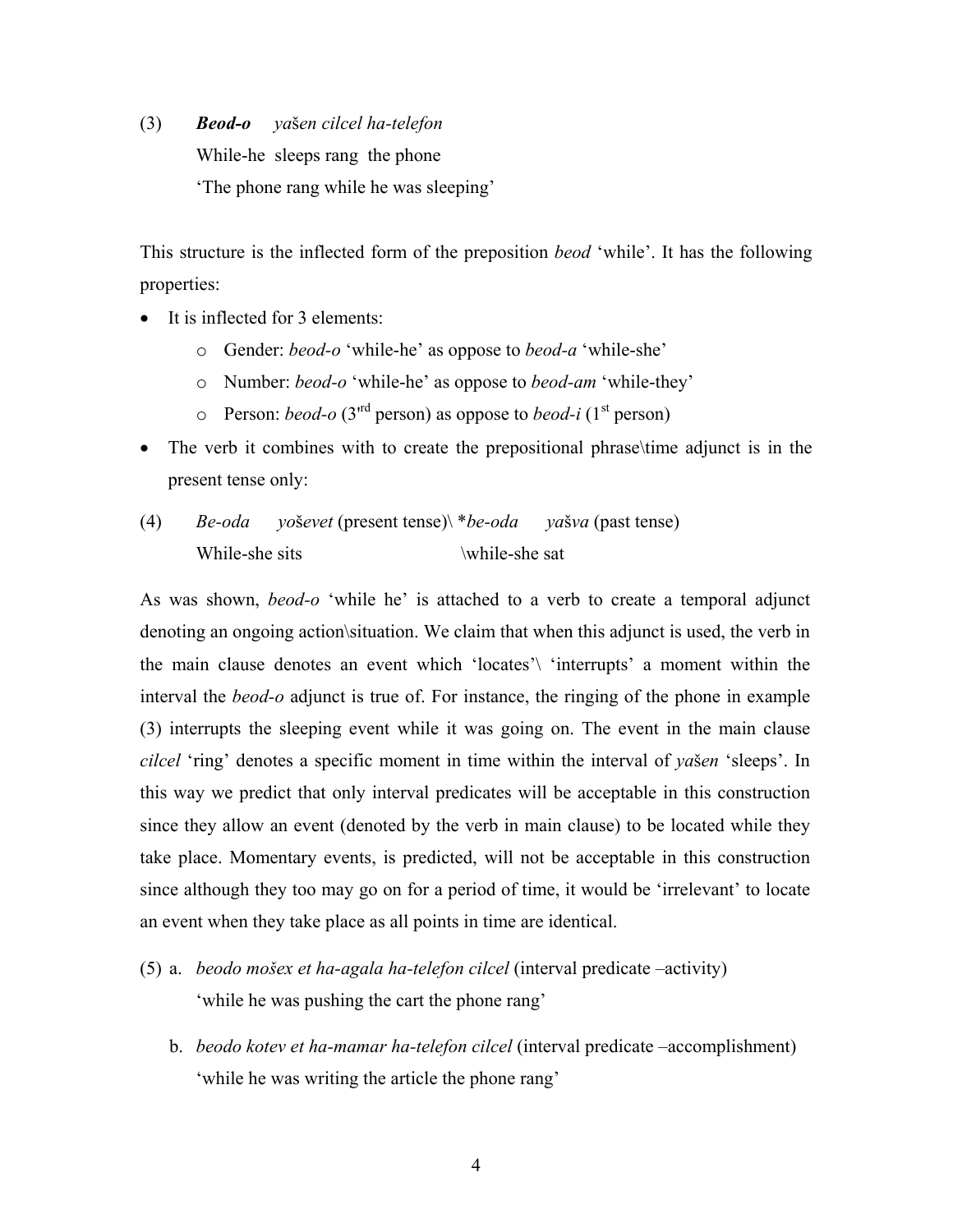- c. \**beodo ohev ota ha-telefon cilcel* (momentary predicate –state) 'while he loved her the phone rang'
- d. \**beodo mavxin ba ha-telefon cilcel* (momentary predicate –achievement) ' while he was recognizing her the phone rang'

(5) shows, as was predicated, that the interval predicates (the activity and the accomplishment verbs in 5a and 5b) are acceptable in this construction while the momentary predicates (the state and the achievement verbs in 5c and 5c) are not. Only the (a) and (b) examples denote an 'interruption' (a phone ring) to an event (pushing a cart  $\backslash$  writing an article) that was going on. In other words, the 'interruptions' point to a specific moment within an interval in which the event is true of.

# *2.2.2 'Imperfective construction (2) – Inflected Infinitival*

(6) *Be-omdo ba-taxana hu hivxin ba-otobus mitkarev*  While-he-was-standing in-the-station he noticed the bas approaching

Inflected Infinitival or  $LI^2$  in short, is similar to the *beodo* 'while-he' in the sense that they are both built morphologically from a temporal preposition. However, in *beodo* 'while-he', the preposition *beod* 'while' is inflected and in the I.I the preposition *be* 'while' is attached to an inflected infinitive form of a verb. This structure has the following properties:

- Its basic construction is the preposition *be* 'while<sup>3</sup> + inflected infinitive
- The infinitive is inflected for 3 elements:
	- o Gender: *be-omdo* 'while he was standing' as oppose to *be-omda '*while she was standing'

```
be-yoda ma holex likrot, rina haita mefuxedet
```

```
since-she-knows what is going to happen, rina was scared
```
<sup>&</sup>lt;sup>2</sup> This term was made up for the purposes of this study; it is not used anywhere else, as far as I know. <sup>3</sup> In some specific context, the preposition *be* in this construction may be understood as 'since\as a result' as in:

I believe that such constructions are compatible with Stump's (1985) 'Absolute Constructions' in English, which according to him, may denote a range of semantic roles including causation. We, however, will only refer to the cases in which these constructions denote the 'temporal' meaning – 'while'.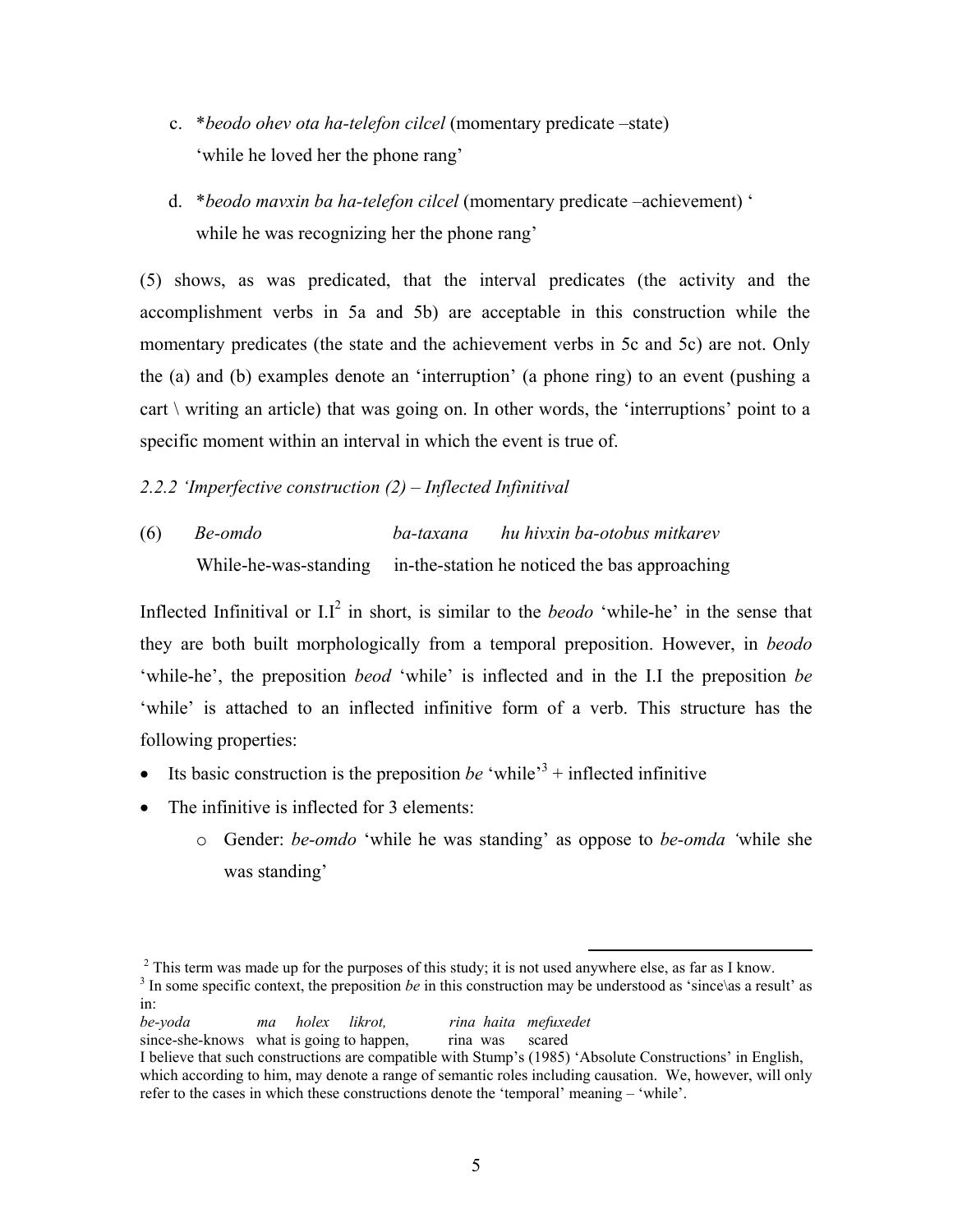- o Number: *be-omdo* 'while he was standing' as oppose to *be-omdam* 'while they were standing'
- $\circ$  Person: *be-omdo* (3<sup>rd</sup> person) as oppose to *be-omdi* (1<sup>st</sup> person)
- It agrees with the subject of the main verb:
- (7) *Be-omda ba-taxana hi hivxina ba-otobus mitkarev*  **While-she-was-standing** in the station **she** noticed the bus approaching

*be-omda* (the Inflected Infinitival) and *hi* 'she' (the subject of the main sentence) are both  $3<sup>rd</sup>$  person feminine.

 Similar to the previous construction described above (*beodo* 'while-he') the I.I forms a time adjunct which works as a 'background' event\situation to an other event that is denoted by the verb in the main clause. Following the same argument we have presented above, we would expect only interval predicates to appear in this construction, allowing the interval to be observed from a specific moment in time:

- (8) a*. bemošxo et ha-agala ha-telefon cilcel* (interval predicate –activity) 'while he was pushing the cart the phone rang'
	- b. *bekotvo et ha-mamar ha-telefon cilcel* (interval predicate –accomplishment) 'while he was writing the article the phone rang'
	- c. \**beohavo ota ha-telefon cilcel* (momentary predicate –state) 'while he-loved her the phone rang'
	- d. ?*behavxino ba ha-telefon cilcel* (momentary predicate –achievement) 'while he was recognizing her the phone rang'

(8) reveals a similar picture to the one in (5) in which the *beodo* construction was used. One difference is the achievement verb (8d) which is not necessarily unacceptable. However, we claim that if acceptable, (8d) can only denote that the ringing of the phone took place *at the very same moment* the recognition happened. That is, it too (as the achievement verb in 5d), does not allow the event to be perceived as taking place over an interval which is being observed from a specific moment (the moment a phone rings, for instance) and thus can also be classified as a momentary and not an interval predicate.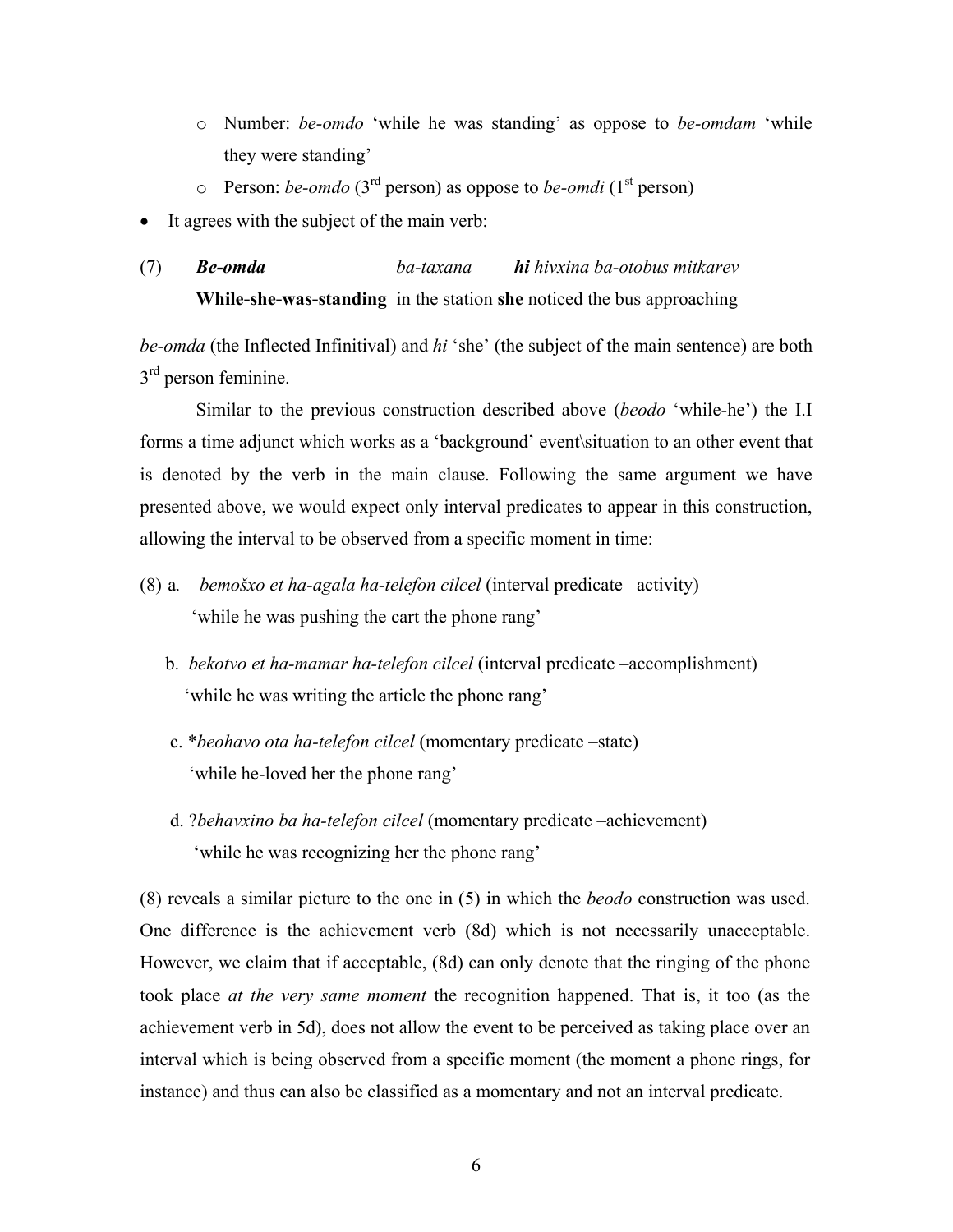#### *2.2.3 Further evidence*

Further evidence that the constructions are sensitive to the momentary\interval parameter comes from a subclass of states such as *sit* and *stand* which unlike 'classis states' (*love* and *know)*, are acceptable in English in the progressive:

- (9) a. The socks are lying under the bed
	- b. Your glass is sitting near the edge of the table
	- c. One corner of the piano is resting on the bottom step (Dowty 1979 p.173)

Based on Carlson's (1977) Stage-Individual Level theory, Dowty (1979) names these states '*interval states*'. According to him, these verbs are states since like other classic states they *hold* at a moment (every single moment within the interval is the same) and not at intervals. However, unlike classic states their 'static' property can be reflected only when they are *evaluated* at an interval. In (10) and (11) we show that the corresponding Hebrew verbs are acceptable in the Hebrew 'imperfective constructions':

(10) Interval states – *Beodo* construction

 *Beodo* š*oxev ba*-*mita \yo*š*ev \omed kava ha-or* While-he lays in bed sits\ stands went off the light 'While he was lying in bed the lights went off'

(11) Interval states – The Inflected Infinitival construction

 *Be-omdo \be-yo*š*vo \ be-*š*oxvo be-petax ha-bait kava ha-or* While-he-was-standing\sitting\lying in the doorway went off the light 'While he was standing\sitting\lying in the doorway the lights went off'

The data presented in this section aimed to show that the momentary/interval distinction is indeed apparent in Hebrew. The constructions proposed to demonstrate our claim were *beodo* 'while-he' and Inflected Infinitival which are believed to denote a 'background' situation in which an event can be located. As predicted, activity and accomplishment verbs which denote interval predicates were compatible with these constructions while achievement and state verbs which are momentary events did not create acceptable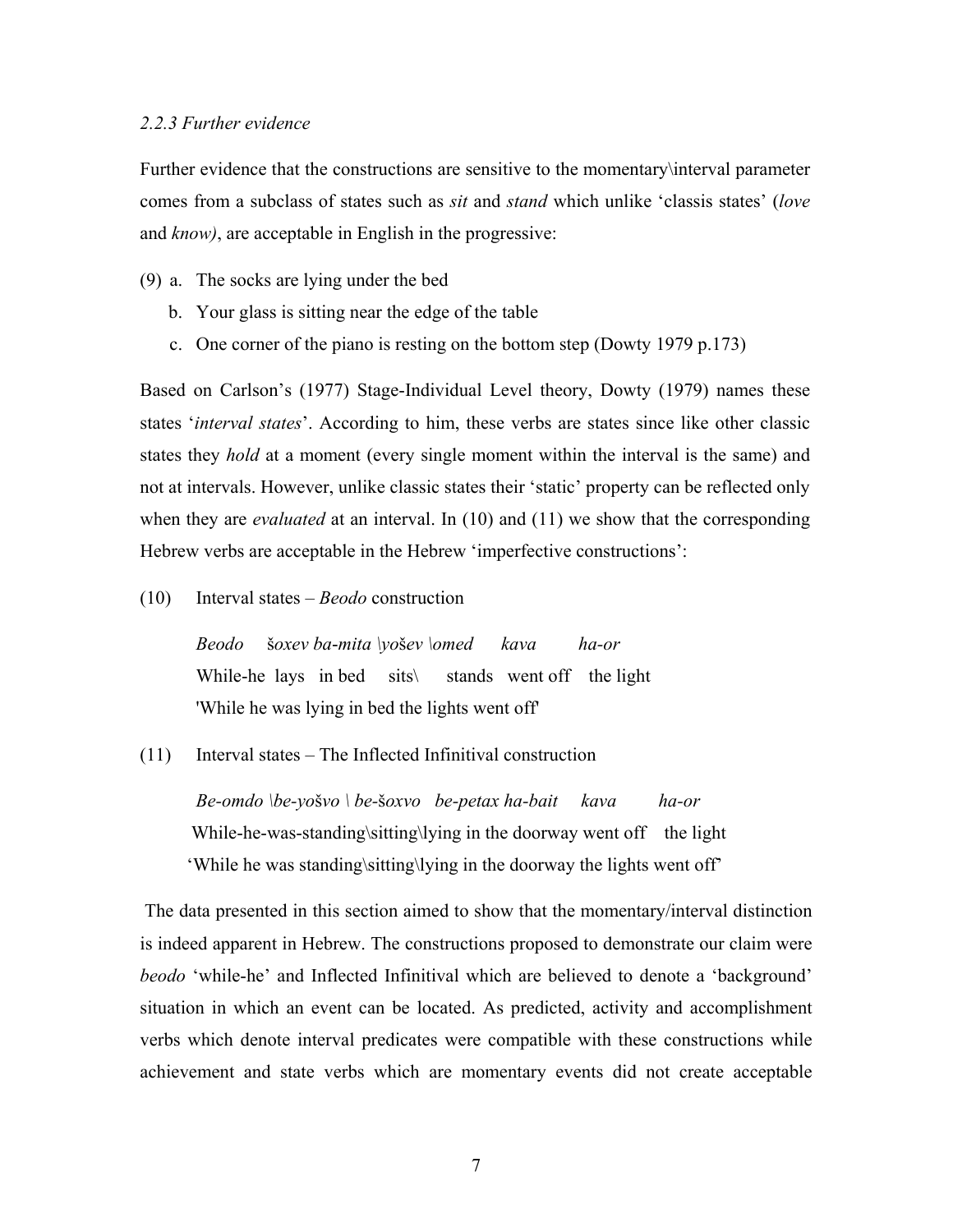expressions when combined with these tests. A subclass of state verbs, known as interval states behaved as other interval predicates.

#### **3. The sensitivity of accomplishments in Hebrew to telicity tests**

#### *3.1 The problem*

As was described in the introduction, activities and accomplishments are distinguished in English on the basis of telicity. Activities are ongoing\open-ended processes which consist entirely in the process. They do not have a natural end point ('a telic point') and so their terminating point is not predicated. Accomplishments are processes with an inherently defined end point, leading the event to its culmination. The event is completed when the telic point is reached and a change of state has occurred. Accomplishments are dynamic and involve successive stages but are not homogenous as the process is not simply an iteration of some minimal 'activity units' but a progression towards the end point. Hence, activities are atelic and accomplishments are telic 'by nature'. Therefore we would not expect to find verbs which denote both notions. When looking at verbs in Hebrew we do not get such a clear-cut distinction. *'in \ for x time', the test which traditionally differentiates telic and atelic predicates in English* (Dowty 1979) and is used to distinguish between activities and accomplishments, *does not create the same distinction in Hebrew*. As can be seen, accomplishments in Hebrew are acceptable with both an atelic ('for x time') and a telic ('in x time') adverbial while accomplishments in English are acceptable only with the telic adverbial:

- (12) a. He wrote the article in  $*$  for an hour
	- b. *hu katav et ha-mamar tox \ bemešex ša'a* 'He wrote the article in  $\setminus$  for an hour'
	- c. *Hu mašax et ha-agala bemešex šaa* He pushed the cart for an hour

*katav et ha-mamar* 'wrote the article' clearly denotes a telic event. It is very much predicted that an event of writing an article is completed when the article is written.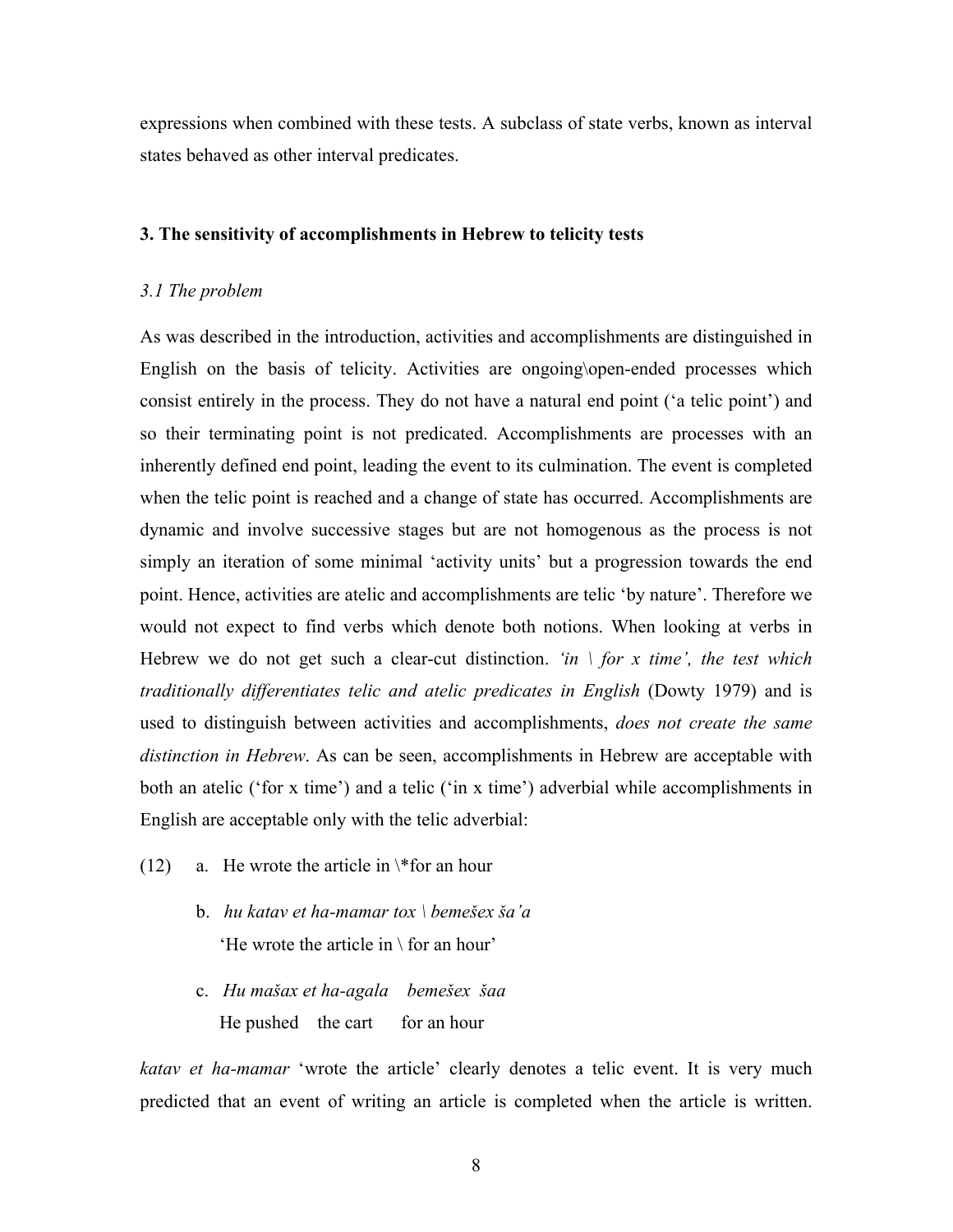However, while in English this event cannot appear with the 'for x time' adverbial, in Hebrew it is compatible with it. In other words, a telic event which is classified in English as an accomplishment, naturally appears in Hebrew with the 'for x time' adverbial which is characteristic of activities. This phenomenon is not specific to this verb. A large number of accomplishment verbs in Hebrew are acceptable with this adverbial either with definite or indefinite arguments (*bišel et ha aruxa* 'cooked the meal'\ *hedpis mismax* 'typed a document \ *badak et ha mivxan* 'corrected the exam' *bemešex šaa* 'for an hour'). In fact, I do not think we can come up with a single accomplishment verb in Hebrew which would be unacceptable with the 'for x time' adverbial.

# *3.2 The proposed solution – Activities and accomplishments create different entailment relations in the 'imperfective constructions'*

There are two options to look at these data. One is to claim that there is not a real difference in Hebrew between activities and accomplishments as verbs from both classes are acceptable with an adverbial entailing atelicity. In other words, accomplishment verbs in Hebrew are not sensitive to telicity and thus are no different from activities. The other option, which we believe is more plausible, is that this construction works differently in Hebrew and in English and when we 'neutralize' the difference the distinction between the two classes becomes apparent. Our suggestion is that the factor which creates the difference between the Hebrew and the English examples is related to the perfective\imperfective aspect of the sentence. In English, the difference between the perfective and imperfective aspect of the event is marked morphologically. While the 'imperfective' progressive expression 'was writing an article' denotes an incomplete event the perfective form 'wrote an article' refers to the completed event. In (12a), 'wrote the article' can only be understood as the completed event and thus cannot co occur with the atelic adverbial. In Hebrew, however, both complete and incomplete events are usually referred to by the same form, hence the option that the event was left incomplete is possible. (13) illustrates this point:

# (13) a. *hu cava et ha-xeder etmol ve-siyem \ ve-lo siyem*  he painted the room yesterday and finished  $\lambda$  and did not finish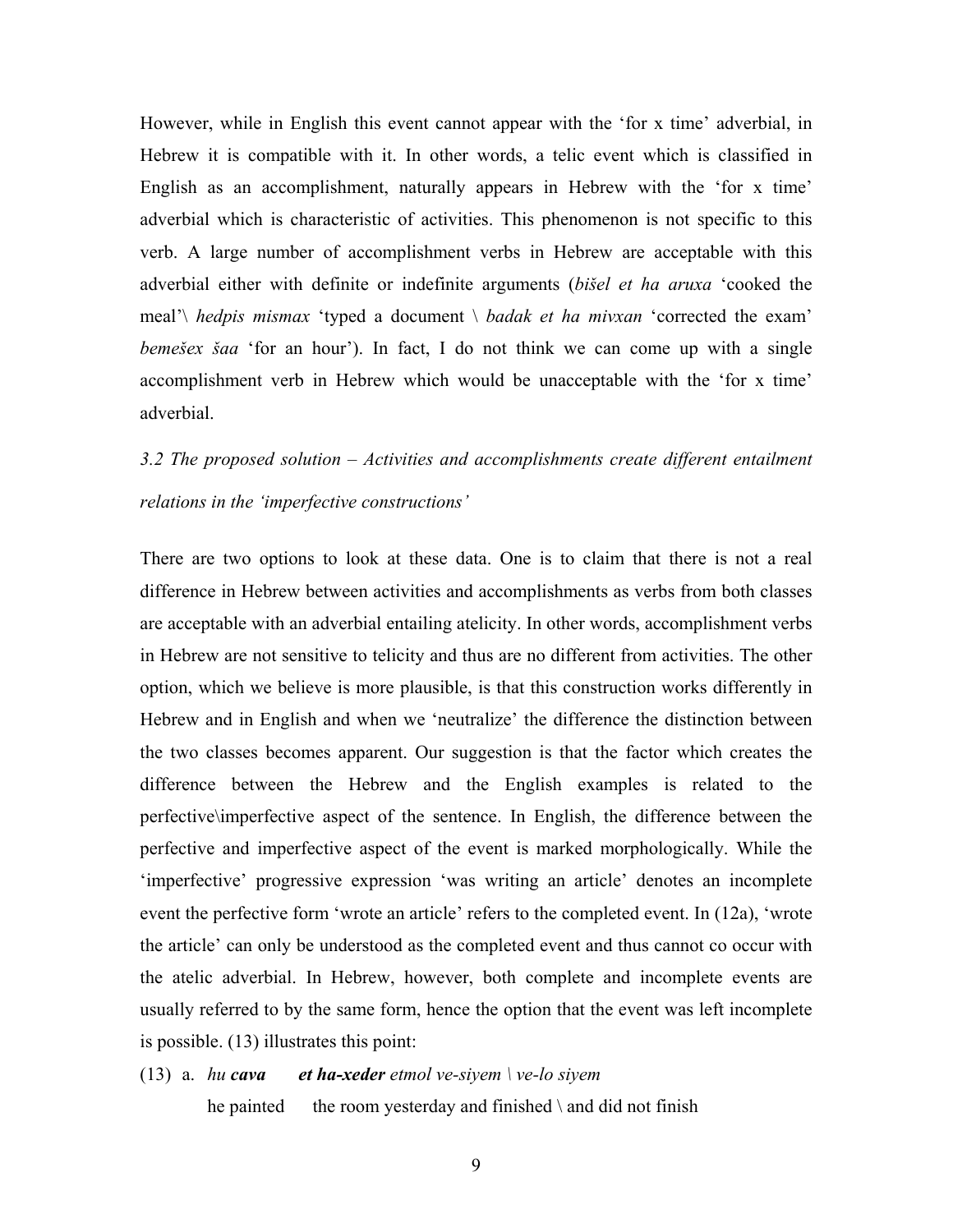- *b. Hu katav mixtav bemešex šaa ve-hu adayin kotev oto \ ve- hu sof sof siyem oto*  He wrote a letter for an hour and he is still writing it  $\qquad$  and he finally finished it
- *c. Badakti et ha-mivxan bemešex šaa ve-rak axšav siyamti \ ve-adayin lo siyamti*  (I) corrected the exam for an hour and only now I finished \ and still not finished 'I corrected the exam for an hour and just finished / and haven't finished yet'

As can be seen, the verbs in (13a-c) are perceived as both 'perfective' and 'imperfective'. They allow a context denoting that the event was completed and context implying that the event was left incomplete. The 'incomplete' scenarios are much less acceptable in English as can be seen is in (14):

(14) ?He painted the room \wrote a letter \corrected the exam but did not finish

If we accept the observation in (13), we can say that the behavior of the accomplishment verb in (12b) stems from the fact that it can be understood as both complete and incomplete. In order to highlight the difference between activities and accomplishments in Hebrew we need to use the 'imperfective constructions' suggested in the previous section. We show that when verbs of these two classes are used in these constructions *they create different entailment relations*, known as the 'imperfective paradox' (Dowty 1979). The 'imperfective paradox' originated from the traditional characterization of the progressive in English given by Bennet and Partee (1978). They claimed that an expression in the progressive is true in an interval I if there is an interval I' surrounding it in which the simple expression is true:

(15) John was painting a picture' is  $T$  in I iff there is  $I'$  s.t. I is a part of  $I'$  (and ends after it) and 'John painted a picture' is true in I'.

Dowty (1979) showed that for some verbs (for example activity verbs) applying Bennet and Partee's model makes the right predictions, that is, the progressive expression entails the simple expression. However, when applying the model to accomplishment verbs which are interrupted we get the wrong predictions. This problem, termed '*the imperfective paradox*<sup> $4$ </sup> is illustrated in (16):

 <sup>4</sup> See also a discussion in Abucsh 1988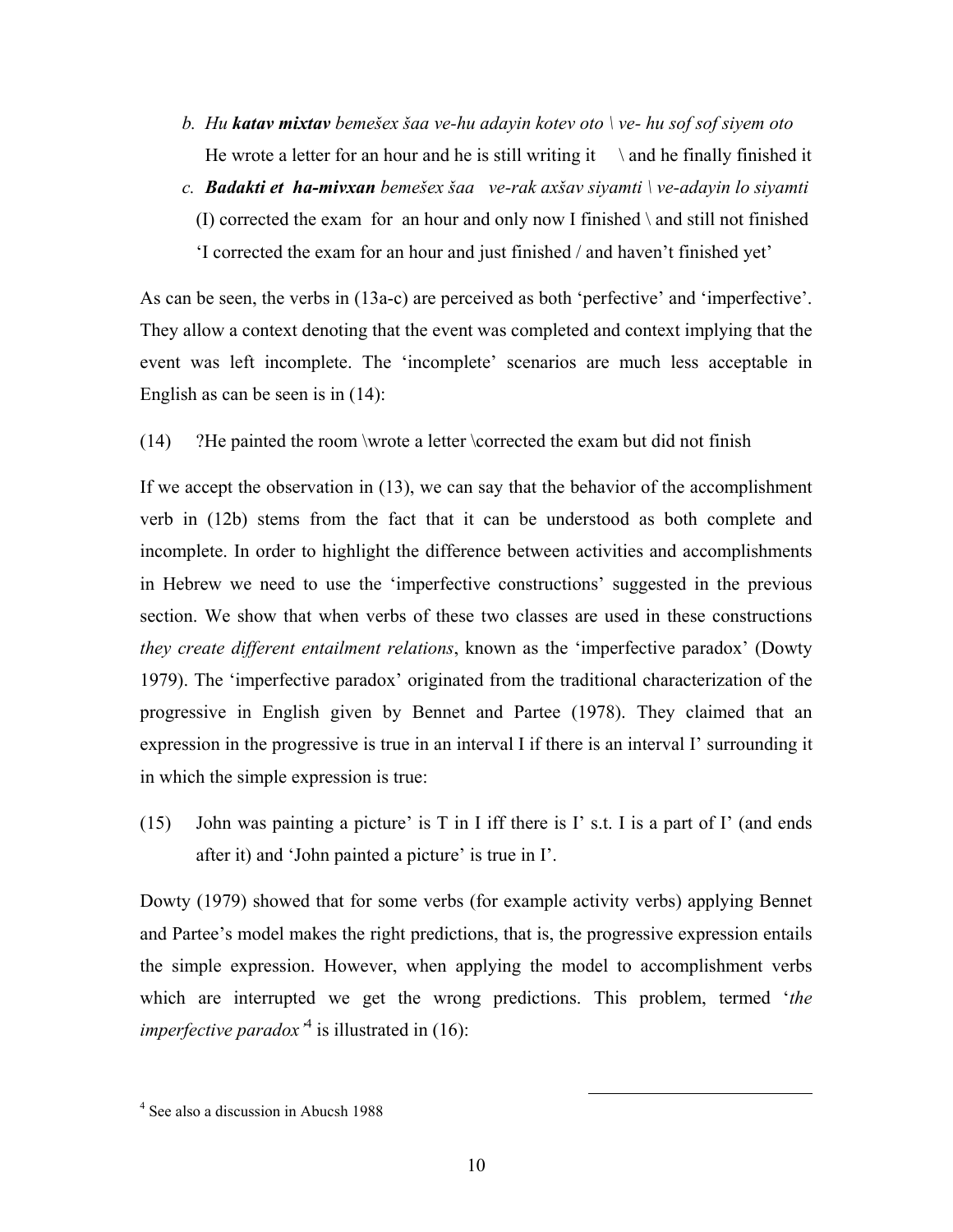- (16) a. John was pushing a cart **entails** John pushed a cart
	- b. John was crossing the road **does not entail** John crossed the road

The progressive expression 'John was crossing the road' does not necessarily entail the simple\completed event 'John crossed the road' in case John was, for example, interrupted and as a result never 'crossed the road'. In any case, this scenario should not make the progressive expression false as John was indeed crossing the road even if he never got to the other side. As can be seen from (17), when we use the 'imperfective constructions' (*beond-o* 'while-he' and *Inflected Infinitival* – see description in the previous section) with the activity and accomplishment verbs the same difference in entailment is apparent:

- (17) a. *Beodo mošex /bemošxo et ha-agala* entails *hu mašax et ha-agala*  While-he pushes the cart **entails** he pushed the cart while he was pushing the cart entails he pushed the cart
	- *b. Beodo kotev/bekotvo et hamamar* does not entail *hu katav et hamamar*  While he was writing the article **does not entail** he wrote the article

What we see from the comparison between (12) and (17) is that when activities and accomplishments in Hebrew appear in a structure which is not sensitive to completion\ perfectiveness, as in (12) the difference is not apparent, that is, they both seem to be compatible with an expression denoting atelicity. However, when they are used in constructions implying incompleteness\imperfectivenss, as in (17) they differ with relation to the predictions they make.

The conclusion that can be drawn from the data in (17) is that accomplishments and activities in Hebrew indeed differ with relation to telicity. The imperfective constructions enable us to see the difference in telicity between the two types of events. When activities appear in these constructions the event is perceived as taking place once it has occurred. That is, *beod x rac* 'while x was running' entails that x *rac* 'ran' since this type of event does not imply a point in which the event naturally ends. However, since accomplishments, by their nature imply events with a telic point, when they appear in imperfective constructions*,* the prediction made is that the event denoted by the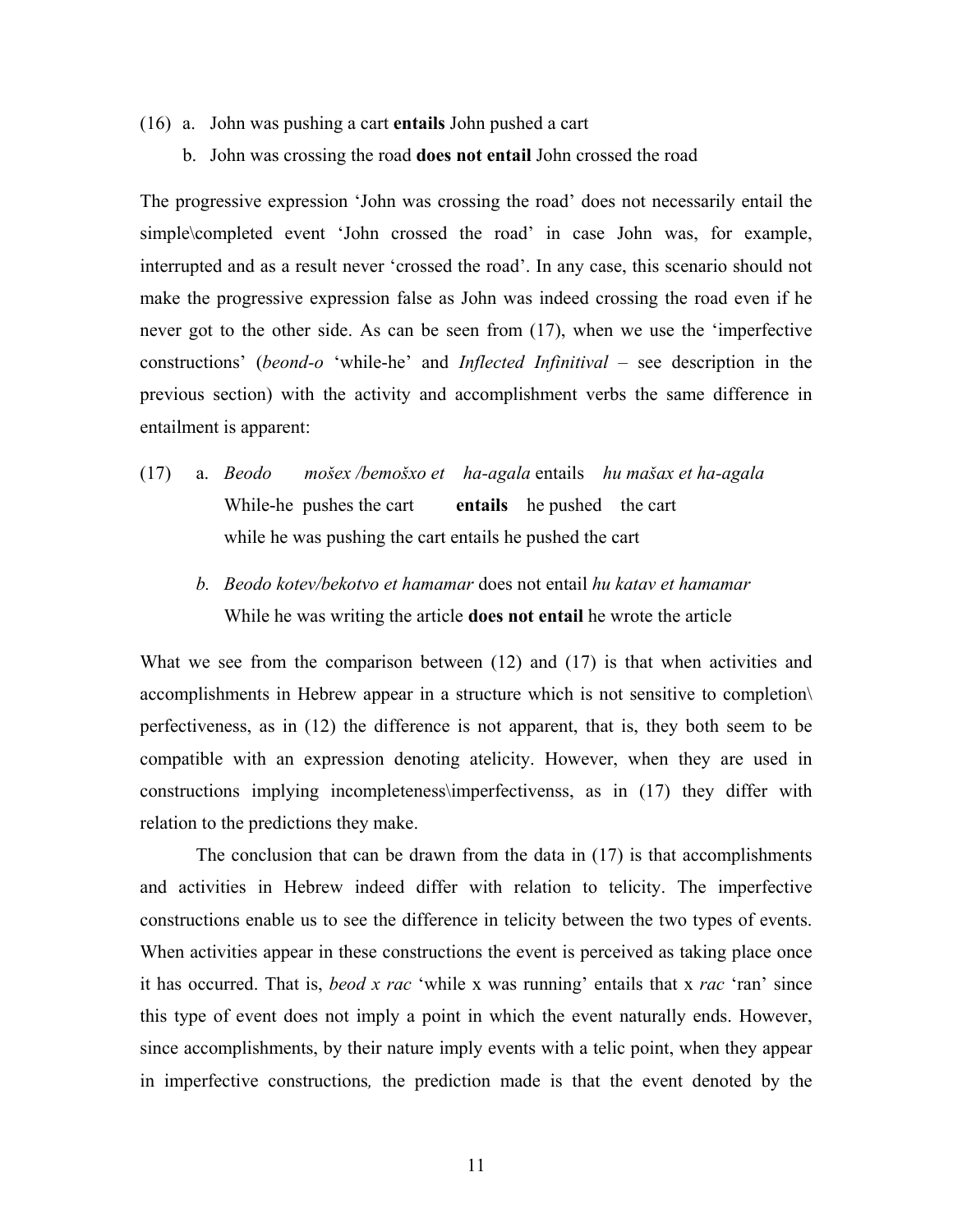accomplishment verb did not take place. Thus we see that '*beod x kotev ma'amar'* 'while x was writing an article' does not imply that x *katav maamar* 'wrote an article'.

#### *3.2.1 Further evidence*

Relevant data which strengthen our conclusion concern the behavior of accomplishment verbs in Mandarin Chinese (MC):

(18) *Wo zuotian xie-le yifeng xin, keshi mei xie-wan*  I wrote a letter yesterday but I didn't finish it (Smith 1991 p.108)

According to Smith (1991), the acceptability of the verb in the perfective aspect to co occur with an expression denoting incompletion is explained by the fact that the perfective aspect in MC (marked by *le*) does not necessarily denote completion but may denote termination. We can look at Smith's explanation as supporting evidence to our claim. The 'perfective aspect' in MC and possibly in Hebrew, does not necessarily denote completion and thus accomplishment verbs may seem compatible with expressions denoting atelicity not because they are atelic but because of the properties of the perfective aspect<sup>5</sup>.

 Our prediction that the perfective aspect in Hebrew does not necessarily denote completion was exemplified when accomplishments were used with certain expressions denoting incompletion– *bemešex šaa* 'for x time' (12) and *lo siyem* 'did not finish' (13). In both cases we claimed that the accomplishments are acceptable with such expressions not because they are atelic but because the perfective aspect in Hebrew allows the event to be seen as incomplete. We have showed that accomplishments are indeed telic since unlike activities they entailed that the complete event did not take place when used in the imperfective constructions. That is, the imperfective constructions reflect the difference between activities and accomplishments on the basis of their telicity.

<sup>&</sup>lt;sup>5</sup> Soh & Kuo (2002) claim that the perfective aspect in MC always denotes completion but of two different types depending on the properties of the nominal argument. When the argument is of type '*No partial object'* the perfective marker in MC indicates the completion of the event to the point where the object is created. With arguments which are defined as '*Allow Partial Object'* the perfective aspect indicates the completion of the event to the point where a partial object is created. It will be interesting to see if Soh  $\&$ Kuo's (2002) equivalent nominal arguments in Hebrew work in the same way as in MC implying two different types of 'perfectiveness' and not necessarily a difference between perfective and imperfective as we've claimed.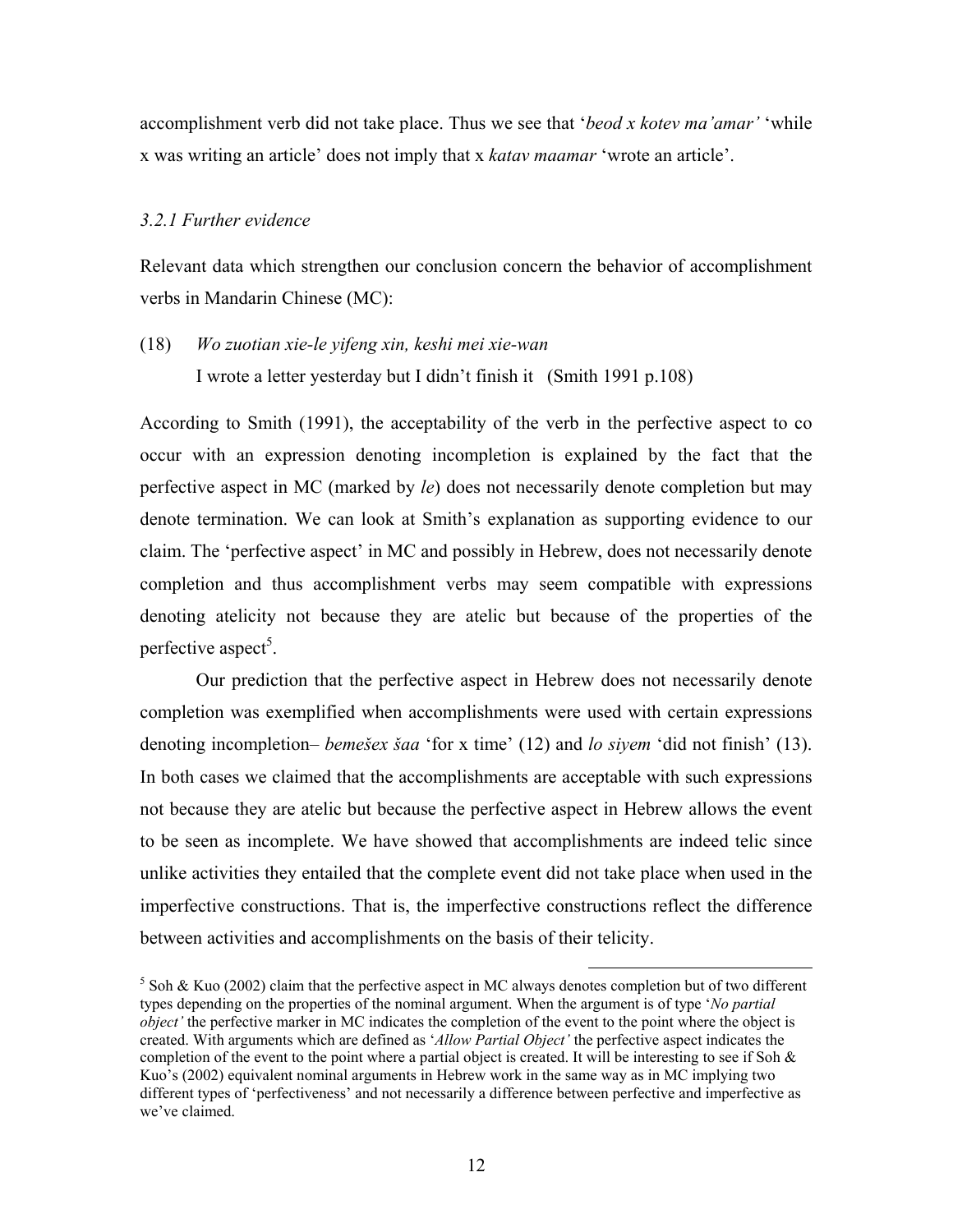# **4. Conclusions**

When applied to Hebrew, the system of lexical aspect can be used to predict various semantic properties of events denoted by verbal predicates. Verbs in Hebrew are semantically organized into the four traditional aspectual classes, which can be characterized in terms of the features  $[\pm$  momentary and  $[\pm$  telic. The property of being an interval or a momentary predicate is reflected by the acceptability of the verb appearing in the 'imperfective constructions' (*beod-o* and *Inflected Infinitival*). This shows that activities and accomplishments in Hebrew are interval predicates while achievements and states are basically momentary. Within the class of state verbs in Hebrew, there is a subclass of interval states which hold at moments but need to be evaluated at an interval. Telicity distinguishes between activities and accomplishments by the different entailment relations they create in the 'imperfective constructions'

# **Acknowledgments**

This work is part of a larger study on Lexical Aspect in Modern Hebrew carried out as part of my MA thesis under the supervision of Prof. Susan Rothstein. I wish to thank Prof. Rothstein for her thorough comments and constructive criticism. The study was partially supported by The Israel Science Foundation Grant No.951/03 to Susan Rothstein and Yael Greenberg.

#### **References**

- Bennett, M. and Partee, B. (1978). *Towards the Logic of Tense and Aspect in English.*  Bloomington: Indiana University Linguistics Club. Revision of 1972 ms.
- Carlson, G.N. (1977). *Reference to Kinds in English,* doctoral dissertation, University of Massachusetts.
- Dowty, D. R. (1979). *Word Meaning and Montague Grammar.* Dordrecht: D. Reidel
- Krifka, M. (1998). The Origins of Telicity In Rothstein S. (ed.) *Events and Grammar*. Kluwer Academic Publishers.